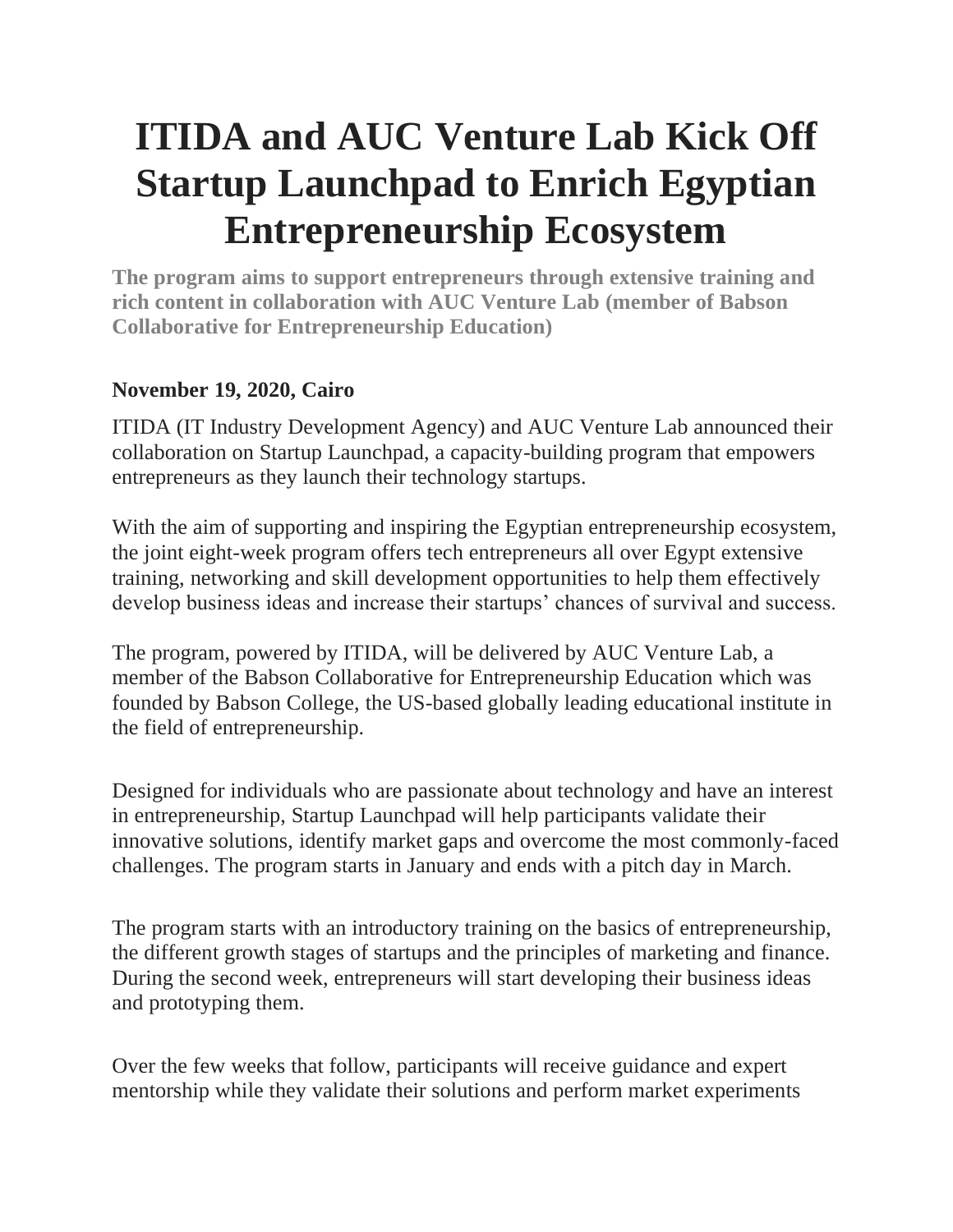with real-life customers to ensure that their ideas have the potential to become scalable successful ventures.

The final stage of the program will help entrepreneurs master the art of pitching their startups, elevating their presentation and communication skills and allowing them to present their ideas to potential investors at a pitch day in March.

Entrepreneurs can apply to join the program from November 15 through January 3. Entrepreneurs will be awarded certificates from ITIDA and AUC Venture Lab upon completion of the program.

In the last couple of years, there has been a boost in the tech startup ecosystem in Egypt and has evolved dynamically where the government is actively supporting tech innovation nationwide.

The number of technology startups has amplified fast with increased attention from local and international VCs. During the first half of 2020, reports announced that Egyptian startups received the largest amount of investment in the Middle East and North Africa.

The 2020 Global Startup Ecosystem Report (GSER) highlighted Cairo as the perfect test bed for innovation and an attractive market for scalability where it was ranked as one of the top 10 global ecosystems for affordable talent in 2020 and one of the top 10 Africa and middle eastern ecosystem in funding.

For more information about Startup Launchpad, please visit: <https://www.tiec.gov.eg/English/Programs/StartupLaunchpad/Pages/default.aspx>

### **About ITIDA**

The Information Technology Industry Development Agency (ITIDA) is the executive arm of the Egyptian Ministry of Communications and Information Technology for spearheading the development of IT in Egypt.

ITIDA is Egypt's engine for spreading technology, driving innovation, and supporting foreign investors seeking to enhance their global offering from Egypt, the global hub for IT/ITES and technology innovation. ITIDA was founded in 2004 with the mission to build and champion a world-class IT industry that will play an increasingly important role in Egypt's economic growth.